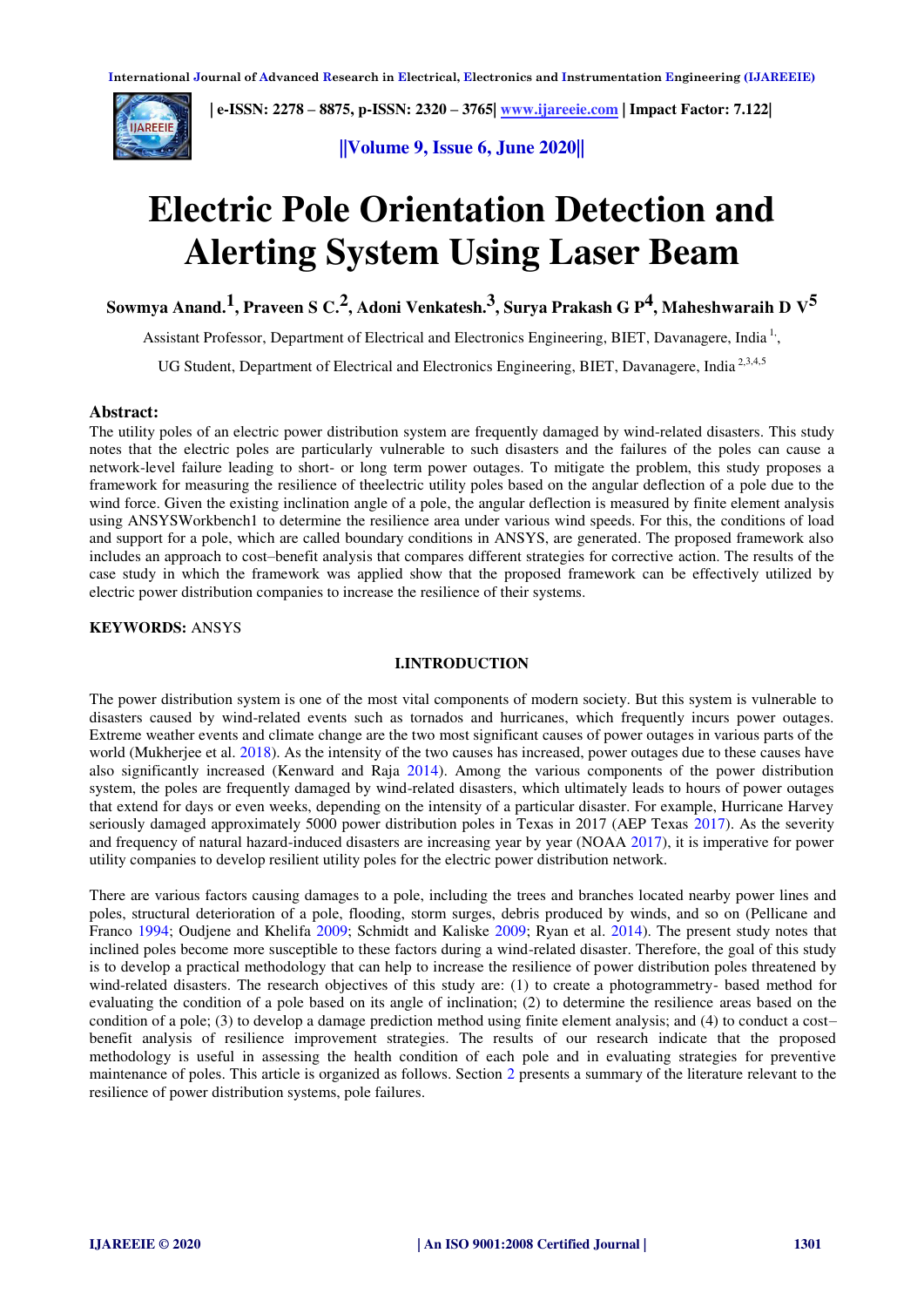**International Journal of Advanced Research in Electrical, Electronics and Instrumentation Engineering (IJAREEIE)** 



 **| e-ISSN: 2278 – 8875, p-ISSN: 2320 – 3765[| www.ijareeie.com](http://www.ijareeie.com/) | Impact Factor: 7.122|** 

# **||Volume 9, Issue 6, June 2020||**

## **II.PROBLEM STATEMENT**

The aim of this study is to develop a practical methodology that can help to increase the resilience of power distribution poles threatened by wind related disasters.

## **III. LITERATUREREVIEW**

This section summarizes the literature review in terms of three subject areas: resilience of power distribution systems, failures of the poles of electrical distribution system, and cost benefit analysis.

As the severity and frequency of natural hazard-induced disasters increase year by year (NOAA 2017), utility companies are very keen to develop resilient power distribution systems. An electric pole-based resilience assessment can establish a strong base for pre storm planning. The literature shows a variety of definitions of resilience is ''the ability of an entity or system to return to normal condition after the occurrence of an event that disrupts its state.'' Similarly, Nan and Sansavini (2017, p. 36) define resilience capability as ''the ability of the system to withstand a change or a disruptive event by reducing the initial negative impacts, by adapting itself to them and by recovering from them''.

Several studies have been conducted on the failure of electric poles in the power distribution system. Shafieezadehet al. (2013) found that electric poles often fail due to a wind load greater than the flexural capacity of a pole. Han (2008) examined two mechanisms that cause the failure of poles—flexural failure due to the wind load and foundation failure. A structural analysis involving wind loads and the probabilities of failure has been conducted in the Caribbean Disaster Mitigation Project (1996). In this project, the wooden pole was assumed to be a cantilever beam that will fail if the bending stress exceeds the modulus rupture of a pole. Tara's et al. (2004) argued that the strength of a pole is subject to decay over time and a pole may fail due to lateral bending. United States utility companies have struggled to strike a balance between over- and under-preparation because they lack a rigorous methodology with which to estimate the damage caused by hurricane winds (Guikema et al. 2010). Various methods have been proposed by researchers to increase the reliability of power distribution systems under wind-related disasters and to decrease the time required to restore damaged systems. These efforts can be largely divided into two groups: predictive models and storm hardening models (Salman et al. 2015; Wanik et al. 2015). Predictive models are popular because they can support pre-event activities for better resource allocations.

#### **Some of the notable previous works that proposed predictive models are:**

• Guikema et al. (2010) developed a model to predict the number of utility poles that need to be replaced based on wind-related damage data from previous storms by applying regression analysis and data-mining techniques.

• Salman et al. (2015) applied fragility analysis and Monte Carlo simulation to determine the probability of pole failure with varying wind speeds from which they proposed targeted hardening strategies based on an index of important components. They considered the whole system rather than an individual pole.

• Ouyang and Duenas-Osorio (2014) introduced a component fragility model to quantify the resilience of the electric power system in which poles are considered to estimate the fragility of the entire distribution system.

• Shafieezadeh et al. (2013) developed a fragility curve of wooden poles based on the moment capacity of the pole and the moment demand placed on those poles by wind loads. However, they did not consider the deflection and deformation of a pole incurred by wind loads.

• Darestani et al. (2016) proposed a boundary model to capture the boundary effects of adjacent wooden poles in response to wind-induced forces. They used a time-dependent decay model and a probabilistic wind model to perform a Monte Carlo simulation to determine the probability of pole failure. In contrast to Darestani and his colleagues, the present study is focused on the evaluation of the condition of individual poles. In our study, the angular deflection of a pole due to wind force is considered as damage to the pole, and a damage prediction model is proposed to predict pole failure based on its angular deflection.

The poles of an electric power distribution network in wind-prone regions suffer from various types of damage. Evaluation of the condition of poles is thus imperative. The ability to predict potential damage to poles before the occurrence of a wind-related disaster enables decision makers to plan preventive maintenance operations in a timely manner and to allocate resources effectively. To this end, it is necessary to understand the physical properties of a pole. The following briefly summarizes the material properties and geometry of the utility poles of an electrical power distribution network. Poles are made of various materials, such as wood, steel, concrete, fibre reinforced polymers, laminated wood, and so on. Wood is the most commonly used in the United States for the poles of a distribution system because of its cost-effectiveness and functionality (Daugherty 1998; Crosby 2011). In particular, the southern yellow pine is the most widely used in North America (Dunn and Young2004); for this reason, it was selected for examination in this study. Modelling a wooden pole is complex due to the natural imperfections of wood, which may affect the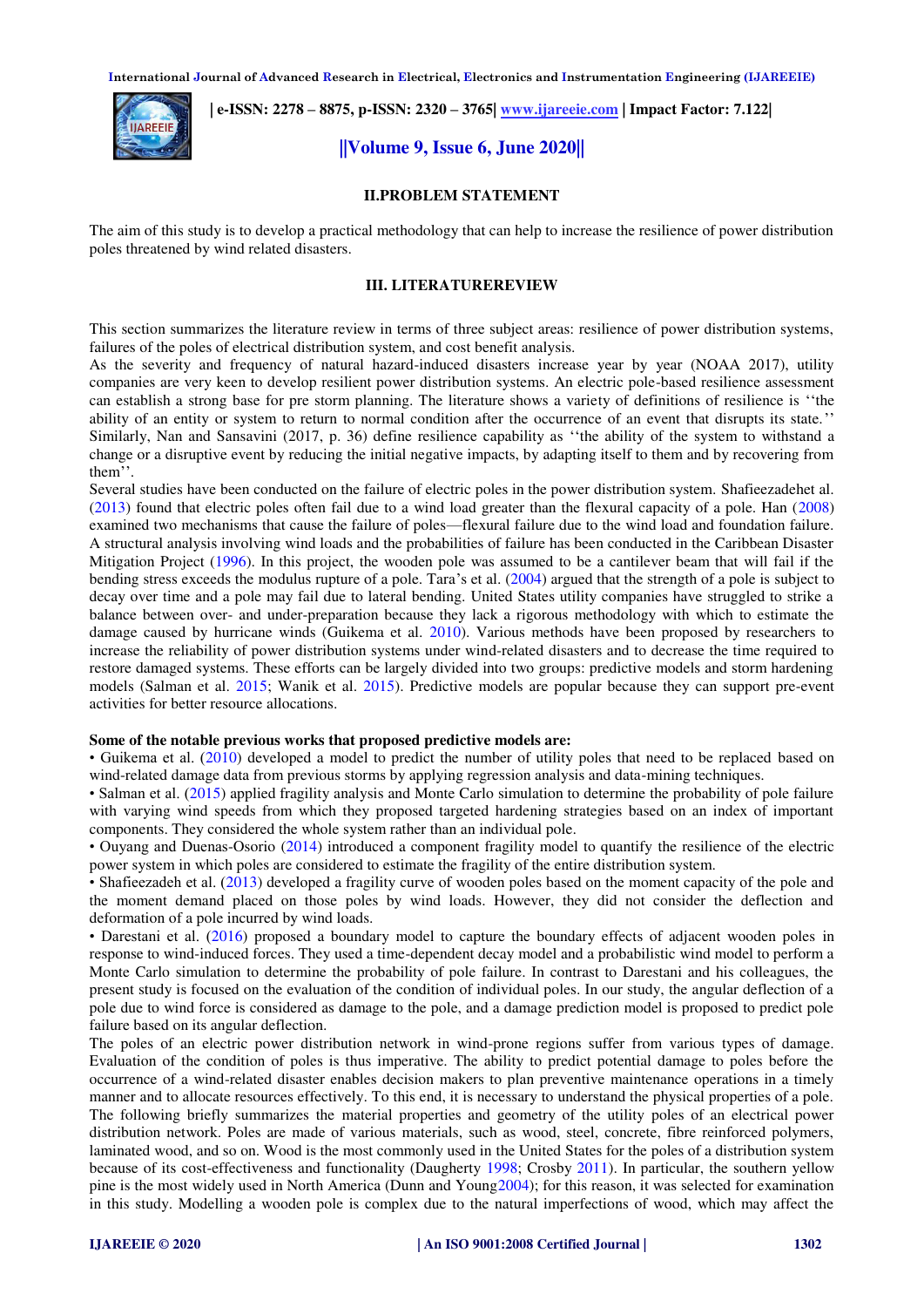**International Journal of Advanced Research in Electrical, Electronics and Instrumentation Engineering (IJAREEIE)** 



 **| e-ISSN: 2278 – 8875, p-ISSN: 2320 – 3765[| www.ijareeie.com](http://www.ijareeie.com/) | Impact Factor: 7.122|** 

# **||Volume 9, Issue 6, June 2020||**

expected behaviour of the material. It is difficult to determine the mechanical properties of a wooden pole because of its greatly variant elastic behaviour (Dias et al. 2007). The mechanical properties of southern yellow pine are different for each orthotropic direction and variant under tension and compression. Under compression, it shows plastic behaviour, which can be described by connecting the elastic–plastic law. On the other hand, it is likely to show brittle behaviour under tension (Federal Highway Administration2007). The geometry of a pole is an important parameter for designing and determining the angular deflection of that pole from its original position due to wind-induced forces. Utility companies in the United States commonly use two methods to design their poles—the National Electric Safety Code (NESC 2002) and the standards of American Society of Civil Engineers (ASCE 2006a). Meanwhile, the specifications and dimensions of poles are established by the standard number, ANSI O5.1, of the American National Standards Institute (ANSI 2017). ASCE (2006b) provides minimum design loads for buildings and other structures—a standard that was used as a reference for wind load provision in this study. The pole height was assumed to be 12.19 m with a taper ratio of 0.263/0.154 (Diagnd/Diatop, m/m). The top of a pole is normally connected with two or more electric cables, which exert tensional forces. However, for simplicity, the cables connecting poles were not taken into consideration because the present study aims to explain the direct impact of wind force on poles. For a comprehensive picture, it will eventually be necessary to examine the effect of tensile forces exerted on poles by the connecting cables. In the present study, the top of a pole was assumed to be free of support whereas the bottom of a pole was considered to have fixed support. Wind force was considered to be uniformly distributed on the pole while the gravitational force.

### **IV.PROPOSED SYSTEM**



Fig:Block Diagram

The Arduino Nano ATMEGA328P microcontroller placed at the center of the block diagram as shown in above figure.The laser module consists of laser beam emitter and laser receiver.In this project we use 12V power supply.When laser beam emitter is connected at one side of pole and laser receiver is connected at opposite pole.When any one of pole gets titled and check which pole is bend,then laser receiver will sends a output signal to the microcontroller and this microcontroller sends a message to the authorised person through GSM module.The result will displayed in the LCD screen and wind speed sensor is used to find the speed of the wind.If wind speed exceeds the preset value this gives a message to the authorised person through GSM and the speed will be displayed in the LCD screen.The person can trip the supply of that location through sms,by manual operation or low voltage relay.

## **V. METHODOLOGY**

In this project we have chosen some methods to predict pole orientation and also minimize the power loss due to wind effects. The methods are as follows

- Procurement of hardware components to measure the pole orientation.
- Pole structure to demonstrate the proto model.
- Calculating the pole angle with respect to ground. And mounting the laser beam emitter and receiver at each pole.
- Wind speed measuring device and mounting on the pole.